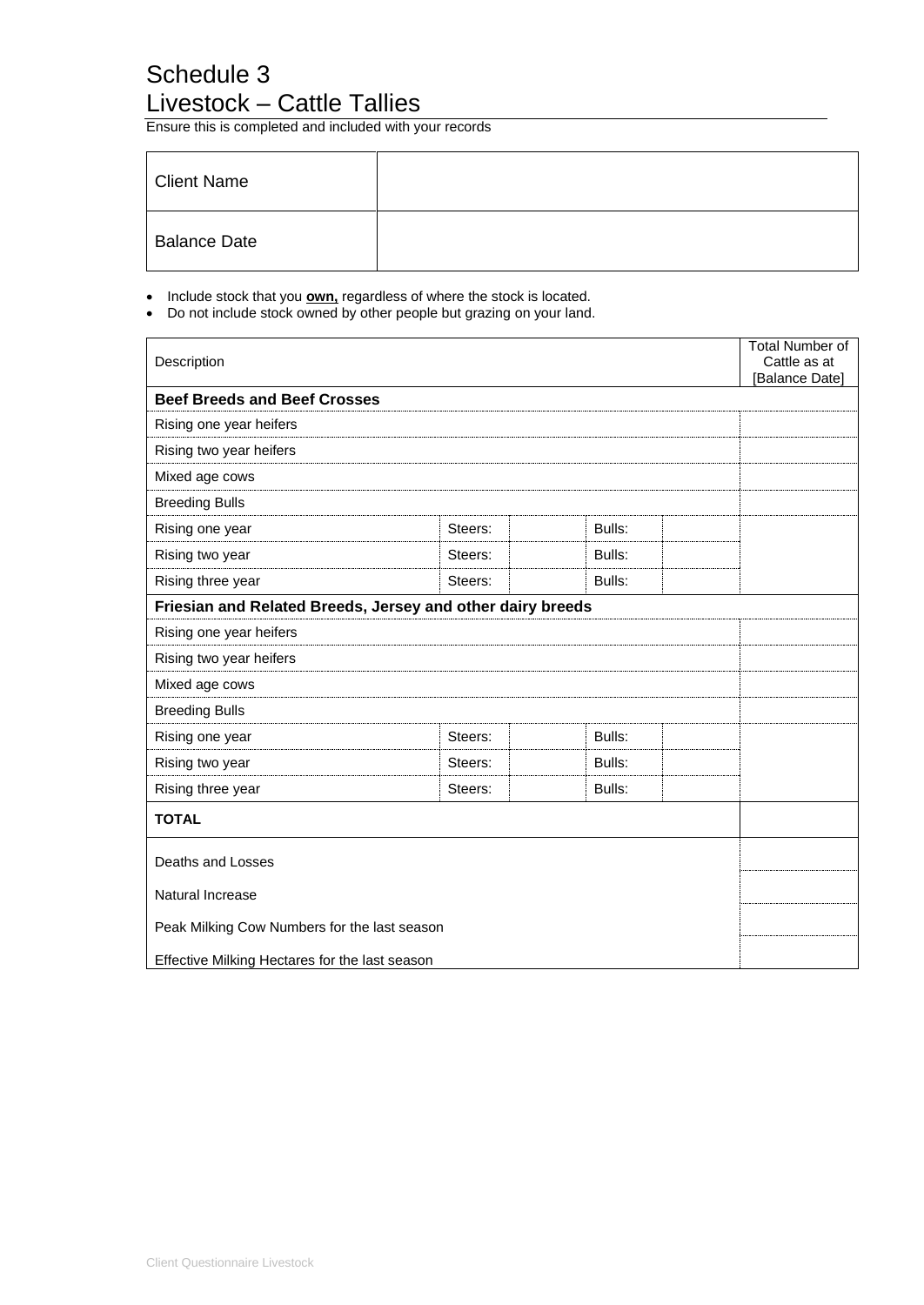## Schedule 3 Livestock – Sheep Tallies

Ensure this is completed and included with your records

| <b>Client Name</b>  |  |
|---------------------|--|
| <b>Balance Date</b> |  |

- Include stock that you **own,** regardless of where the stock is located.
- Do not include stock owned by other people but grazing on your land.

| Description                                           | Number of<br>Sheep as at |
|-------------------------------------------------------|--------------------------|
| <b>Sheep</b>                                          | [Balance Date]           |
| Ewe hoggets                                           |                          |
|                                                       |                          |
| Two tooth ewes                                        |                          |
| Mixed age ewes (Rising 3 year and 4 year)             |                          |
| Rising five year and older ewes                       |                          |
| Mixed age wethers                                     |                          |
| Breeding rams                                         |                          |
| Ram hoggets                                           |                          |
| Wether hoggets                                        |                          |
| <b>TOTAL</b>                                          |                          |
| Sheep bred during the year (Lambs docked last spring) |                          |
| Deaths and Losses                                     |                          |

| Wool                                       |  |
|--------------------------------------------|--|
| Total kg's of wool on hand at Balance Date |  |
| Date the wool was actually sold            |  |
| Net Proceeds received                      |  |